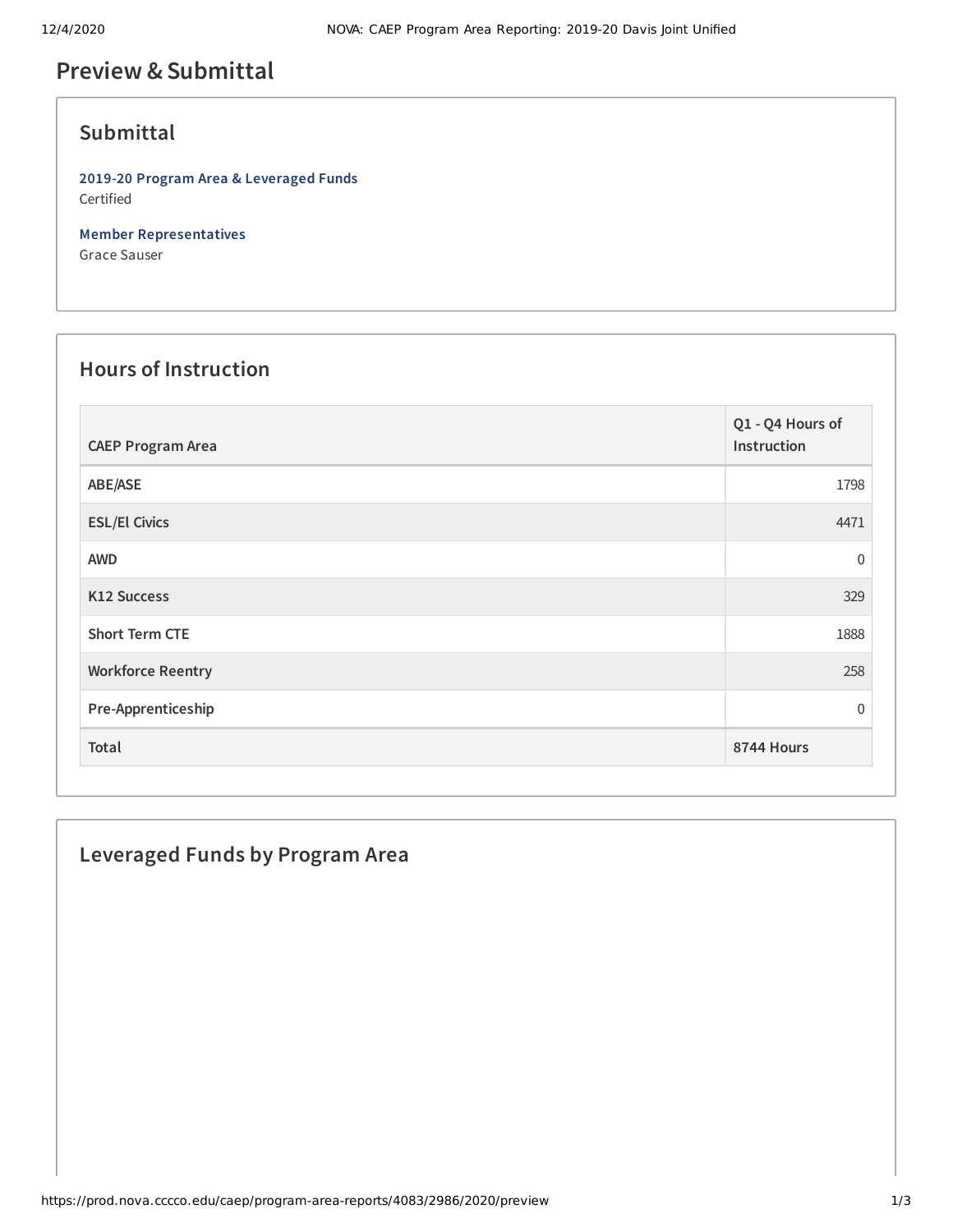12/4/2020 NOVA: CAEP Program Area Reporting: 2019-20 Davis Joint Unified

| Fund                                            | <b>ABE/ASE</b> | ESL/El<br><b>Civics</b> | <b>AWD</b>     | K12<br><b>Success</b> | <b>Short</b><br><b>Term</b><br><b>CTE</b> | Workforce<br>Reentry  | Pre-<br>Apprenticeship | <b>Totals</b> |
|-------------------------------------------------|----------------|-------------------------|----------------|-----------------------|-------------------------------------------|-----------------------|------------------------|---------------|
| California Adult<br><b>Education</b><br>Program | \$151,898      | \$105,561               | \$0            | \$23,913              | \$44,703                                  | \$19,971              | \$0                    | \$346,046     |
| <b>CalWORKs</b>                                 | Not<br>Entered | Not<br>Entered          | Not<br>Entered | Not<br>Entered        | Not<br>Entered                            | Not<br>Entered        | Not Entered            | \$0           |
| <b>NonCredit</b>                                | Not<br>Entered | Not<br>Entered          | Not<br>Entered | Not<br>Entered        | Not<br>Entered                            | Not<br>Entered        | Not Entered            | \$0           |
| <b>Perkins</b>                                  | Not<br>Entered | Not<br>Entered          | Not<br>Entered | Not<br>Entered        | Not<br>Entered                            | Not<br>Entered        | Not Entered            | \$0           |
| <b>LCFF</b>                                     | Not<br>Entered | Not<br>Entered          | Not<br>Entered | Not<br>Entered        | Not<br>Entered                            | Not<br>Entered        | Not Entered            | \$0           |
| Fees                                            | Not<br>Entered | Not<br>Entered          | Not<br>Entered | Not<br>Entered        | Not<br>Entered                            | Not<br>Entered        | Not Entered            | \$0           |
| K12 Adult Ed Jail<br><b>Funds</b>               | Not<br>Entered | Not<br>Entered          | Not<br>Entered | Not<br>Entered        | Not<br>Entered                            | <b>Not</b><br>Entered | Not Entered            | \$0           |
| <b>WIOA II</b>                                  | Not<br>Entered | Not<br>Entered          | Not<br>Entered | Not<br>Entered        | Not<br>Entered                            | <b>Not</b><br>Entered | Not Entered            | \$0           |
| Contracted<br><b>Services</b>                   | Not<br>Entered | Not<br>Entered          | Not<br>Entered | Not<br>Entered        | Not<br>Entered                            | Not<br>Entered        | Not Entered            | \$0           |
| In-kind<br><b>Contributions</b>                 | \$15,912       | \$31,824                | \$0            | \$1,620               | \$0                                       | \$3,240               | \$0                    | \$52,596      |
| <b>Totals</b>                                   | \$167,810      | \$137,385               | \$0            | \$25,533              | \$44,703                                  | \$23,211              | \$0                    | \$398,642     |

#### **Certification**

**28 Capital Adult Education Regional Consortium - Primary Contact**

**Branka Marceta 2282587** Director [bmarceta@scoe.net](mailto:bmarceta@scoe.net)

**Bethany Ely** Coordinator [bely@scoe.net](mailto:bely@scoe.net)

Approved by Branka Marcata 2282587